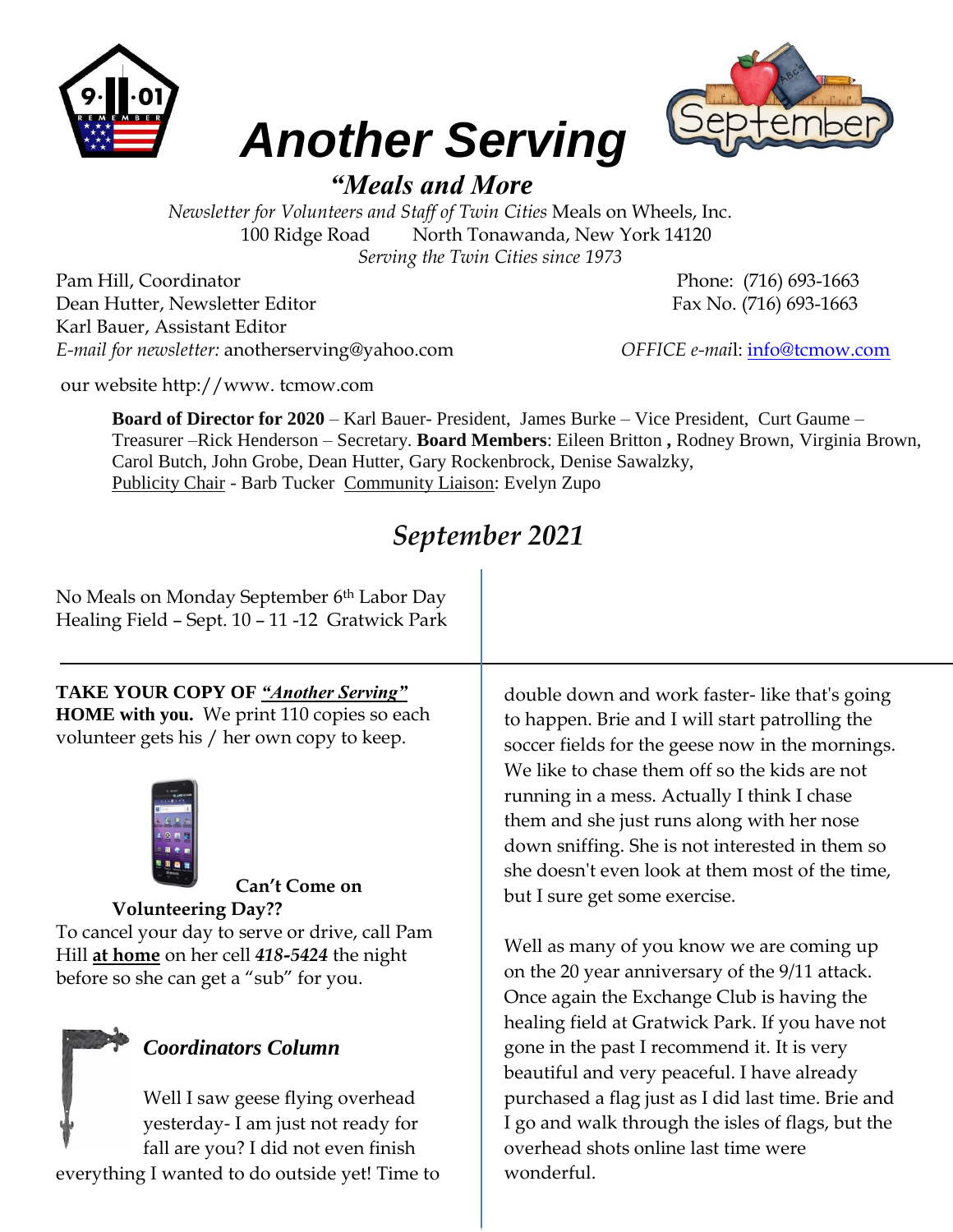As many of you know our cook Connie's significant other Daryl was having surgery at the end of August. Well he came through it with flying colors and is recovering nicely at home! That was such great news for us.

Lastly don't forget if you have a friend or neighbor looking for some thing to do, tell them about us! We could always use drivers or servers.

So everyone have a wonderful September and see you during the week! \*\*\*\*\*\*\*\*\*\*\*\*\*\*\*\*\*\*\*\*\*\*\*\*\*\*\*\*\*\*\*\*\*

## *Online Donations Up and Running*

Good afternoon to all.

We have installed a Donation Button on the website for online donations. The button is located in the upper left corner of the webpage. The donor will have the option of adding the transaction fees to their credit card or PayPal account.

We are registered as a nonprofit organization with discounted fees.

To get the word out please pass on this information to family members, friends, and neighbors. If you have a Facebook account please share this information with your friends.

Thank you to Curt for supplying all of the required banking information.

Rick



## **School will begin Soon…Drive Carefully**

Remember there are different school speed zones in the city of

Tonawanda 15 MPH and North Tonawanda 20 MPH.

AND REMEMBER NEW school speed zones in North Tonawanda, Nash Road to Deerfield is 20 MPH and Ruie Road between Nash and Vanderbuilt is 20 MPH **ALL YEAR** – because of the BOCES program.

## **TCCO News …**

**Twin Cities Community Outreach Raffle Winners thru July 26th 7/1 – Sue Cahill - \$50.00 7/2 – Betsy Davignon - \$75.00 7/4 – Don Miller - \$100.00 7/5 – Rick Wimner - \$30.00 7/6 – Mike Finiki - \$60.00 7/7 – Bobbie Seekins - \$50.00 7/8 – Ellen Graf -\$60.00 7/9 – Michael Finiki -\$75.00 7/12 – Rebecca Lennox -\$50.00 7/13 – Mike Finiki -\$75.00 7/14 – G. Hodgson -\$30.00 7/15 – Judy Janoiosky -\$40.00 7/16 – Paul Weigand -\$50.00 7/19 – Gino Giabelluca -\$75.00 7/20 -Nancy Young -\$40.00 7/21 -Danielle Tomaschko -\$50.00 7/22-Gino Giabelluca -\$30.00 7/23 – Nancy Foster -\$40.00 7/26 – Debbie Emerson -\$30.00 7/27 – Karl Bauer - \$50,00 7/28 – Gerald Hodgson - \$30.00 7/29 – Jim McDonald - \$30.00 7/30 – Mike Finiki - \$200.00**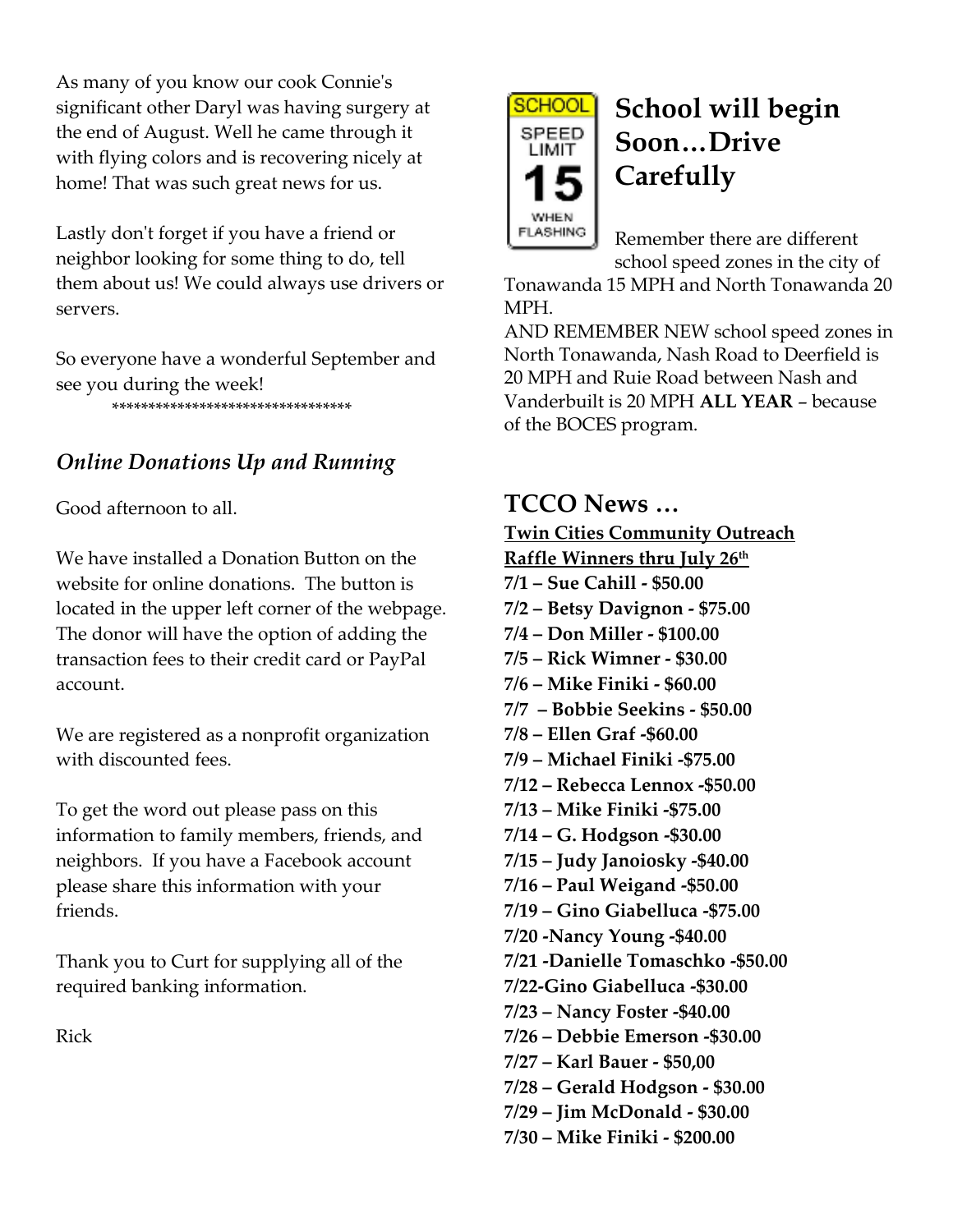## **New Raffle for October!! Only \$10.00 per ticket AND win more than once!**



**News of our Volunteers** 

## **Welcome back Sue Clark, our world traveler!**

Sue is signed up to volunteer delivering meals again.

Thank You Sue

*Editor's Note:* Because I publish this Newsletter, I can put anything in it I want!! Congratulations to my wife Mary Ann on our 54th anniversary!! Sept. 2, 1967!!

Any one top that-let me know!! Give Pam a note of your anniversary, I publish in next few Newsletters.



## **August Happy Birthday's**

| 08/10 |
|-------|
| 08/12 |
| 08/13 |
| 08/15 |
| 08/19 |
| 08/19 |
| 08/19 |
| 08/21 |
| 08/21 |
| 08/24 |
|       |

| Alan Mazzuchelli | 08/28 |
|------------------|-------|
| Deborah Bennett  | 08/28 |

#### **SEPTEMBER HAPPY BIRTHDAY**'S

| 09/10 |
|-------|
| 09/10 |
| 09/17 |
| 09/17 |
| 09/20 |
| 09/24 |
| 09/25 |
| 09/25 |
|       |

If your birthday was incorrect or omitted, please give the information to Pam Hill so we can correct it.

## **Volunteering Anniversaries**

 We applaud TC MoW volunteers who are celebrating an anniversary of their volunteering this month. The number of years of service at TC MoW is indicated after each name.



## *August Anniversary's*

| 08/10 |
|-------|
| 08/12 |
| 08/13 |
| 08/15 |
| 08/19 |
| 08/19 |
| 08/19 |
| 08/21 |
| 08/21 |
| 08/24 |
| 08/28 |
| 08/28 |
|       |

#### *September Anniversary's*

| Virginia Brown  | 42 |
|-----------------|----|
| Anita Zebulske  | 27 |
| Linda Wingrove  | 27 |
| Chris Dunford   | 19 |
| Roberta Seekins | 19 |
| Joseph Wright   | 19 |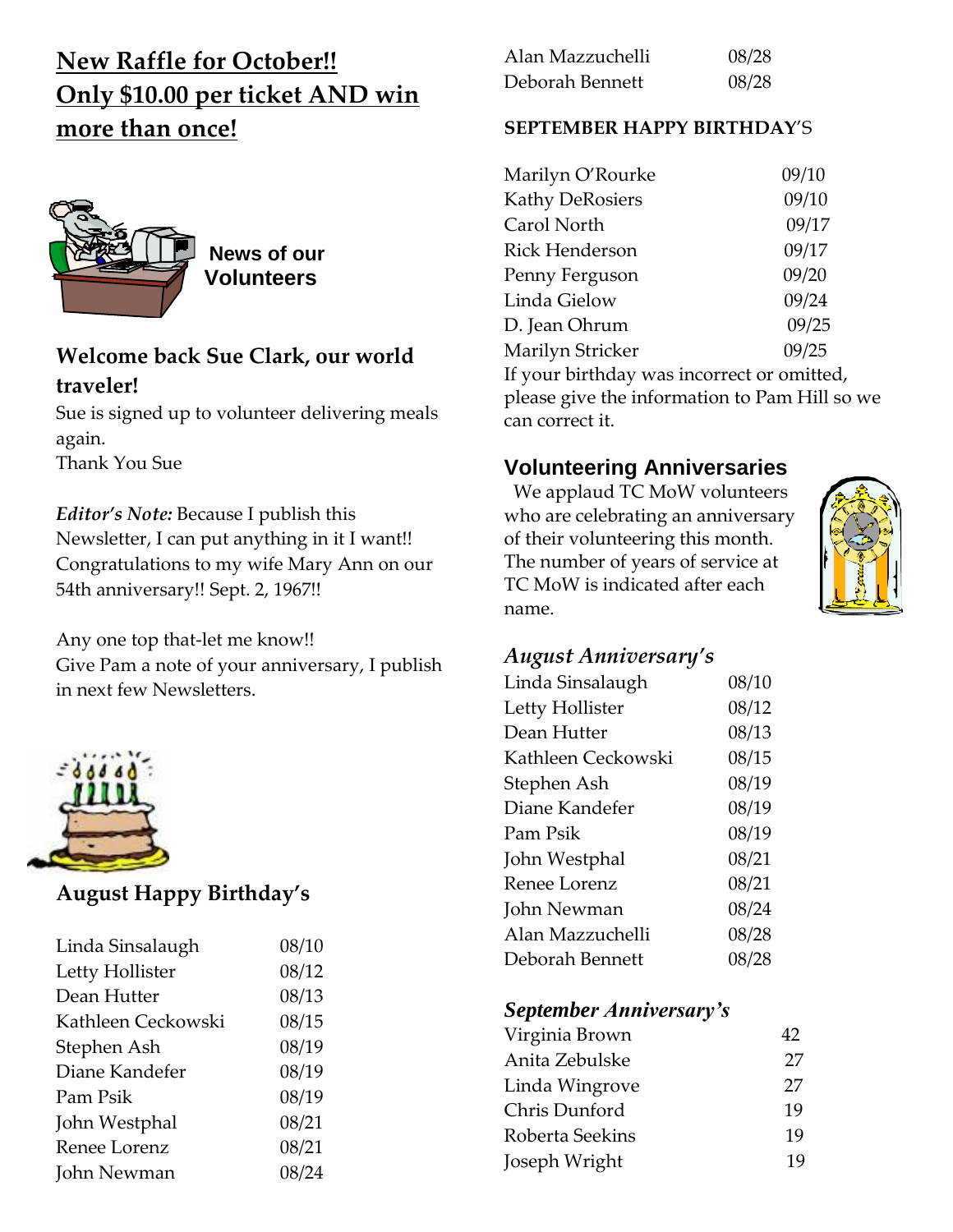| Danny Muldoon          | 10 |
|------------------------|----|
| <b>Kathy Derosiers</b> | 7  |
| Kim Danielwicz         | 6  |
| <b>Tracy Selbert</b>   | 5  |

Thank you for your years of service. (Please report volunteering anniversaries errors to Pam Hill).

## *LAUGH SOME…*

#### faint of heart –

WINDOWS: Please enter your new password. USER: cabbage WINDOWS: Sorry, the password must be more than 8 characters. USER: boiled cabbage WINDOWS: Sorry, the password must contain 1 numerical character. USER: 1 boiled cabbage WINDOWS: Sorry, the password cannot have blank spaces. USER: 50bloodyboiledcabbages WINDOWS: Sorry, the password must contain at least one upper case character. USER: 50BLOODYboiledcabbages WINDOWS: Sorry, the password cannot use more than one upper case character consecutively. USER: 50BloodyBoiledCabbagesShovedUpYourAssIf YouDon'tGiveMeAccessNow! WINDOWS: Sorry, the password cannot contain punctuation. USER: ReallyPissedOff50BloodyBoiledCabbagesShov edUpYourAssIfYouDontGiveMeAccessNow WINDOWS: Sorry, that password is already in use. Your Yearly Dementia Test (Only 4 questions)

Yep, it's that time of year again for us to take our annual senior citizen test. Exercise of the

brain is as important as exercise of the muscles. As we grow older, it's important to keep mentally alert. If you don't use it, you lose it!

Here is a very private way to gauge how your memory compares to your last test. Some may think it is too easy, but the ones with memory problems may have difficulty. Take this test to determine if you're losing it or not. The spaces below are so you don't see the answers until you've made your answer. OK, relax, clear your mind and begin.

#1. What do you put in a toaster?

Answer: 'bread.' If you said 'toast', just give up now and go do something else. And, try not to hurt yourself. If you said, bread, go to Question #2.

# 2. Say 'silk' five times. Now spell 'silk.' What do cows drink?

Answer: Cows drink water. If you said 'milk,' don't attempt the next question. Your brain is already over-stressed and may even overheat. Content yourself with reading more appropriate literature such as Women's Weekly or Auto World. However, if you did say 'water', proceed to Question #3.

# 3. If a red house is made from red bricks and a blue house is made from blue bricks and a pink house is made from pink bricks and a black house is made from black bricks, what is a green house made from?

Answer: Greenhouses are made from glass. If you said 'green bricks', why are you still reading this??? PLEASE, go lie down!

But, if you said 'glass,' go on to Question #4.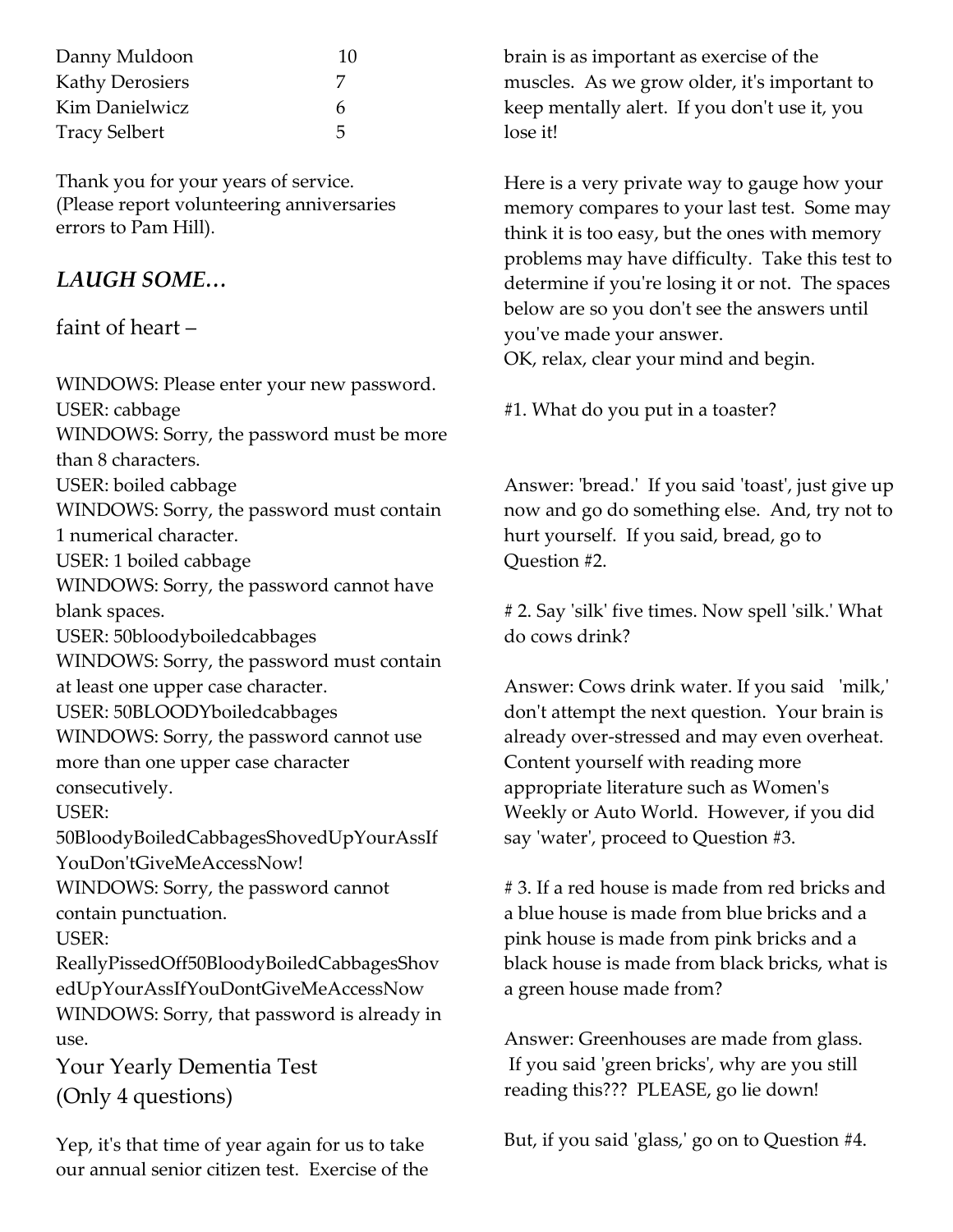#### # 4. Do not use a calculator for this:

You are driving a bus from New York City to Philadelphia. In Staten Island, 17 people got on the bus. In New Brunswick, 6 people get off the bus and 9 people get on. In Windsor, 2 people get off and 4 get on. In Trenton, 11 people get off and 16 people get on. In Bristol, 3 people get off and 5 people get on. And, in Camden, 6 people get off and 3 get on. You then arrive at Philadelphia Station. Without going back to review, how old is the bus driver?

Answer: Oh, for crying out loud! Don't you remember your own age?!?! It was YOU driving the bus! If you pass this along to your friends, pray they do better than you.

PS: 95% of people fail most of the questions!

## EXERCISE FOR PEOPLE OVER 60

Begin by standing on a comfortable surface, where you have plenty of room at each side.

With a 5-lb potato bag in each hand, extend your arms straight out from your sides and hold them there as long as you can. Try to reach a full minute, and then relax.

Each day you'll find that you can hold this position for just a bit longer.

After a couple of weeks, move up to 10lb potato bags. Then try 50-lb potato bags and eventually try to get to where you can lift a 100-lb potato bag in each hand and hold your arms straight for more than a full minute. **(I'm at this level).**

After you feel confident at that level, put a potato in each bag.

#### **WHAT I'VE LEARNED**

-If walking were good for your health, the postman would be immortal. --A whale swims all day, mainly eats fish, drinks water, but is still fat. --A rabbit runs and hops and only lives 15 years, while a tortoise doesn't run and does mostly nothing, yet it lives for 150 years. And you tell me to exercise? I don't think so. --Just grant me the senility to forget the people I never liked, the good fortune to remember the ones I do, and the eyesight to tell the difference.

Now that I'm older here's what I've discovered: 1. I started out with nothing, and I still have most of it.

2. My wild oats are mostly enjoyed with prunes and all-bran.

3. I finally got my head together, and now my body is falling apart.

4. Funny, I don't remember being absentminded.

5. Funny, I don't remember being absentminded.

6. If all is not lost, then where on earth is it?

7. It was a whole lot easier to get older, than to get wiser.

8. Some days, you're the top dog; some days you're the hydrant.

9. I wish the buck really did stop here; I sure could use a few of them.

10. Kids in the back seat cause accidents.

11. Accidents in the back seat cause kids.

12. It's hard to make a comeback when you haven't been anywhere.

13. The world only beats a path to your door when you're in the bathroom.

14. If the gods wanted me to touch my toes, they'd have put them on my knees.

15. When I'm finally holding all the right cards, everyone wants to play chess.

16. It's not hard to meet expenses . . . they're everywhere.

17. The only difference between a rut and a grave is the depth.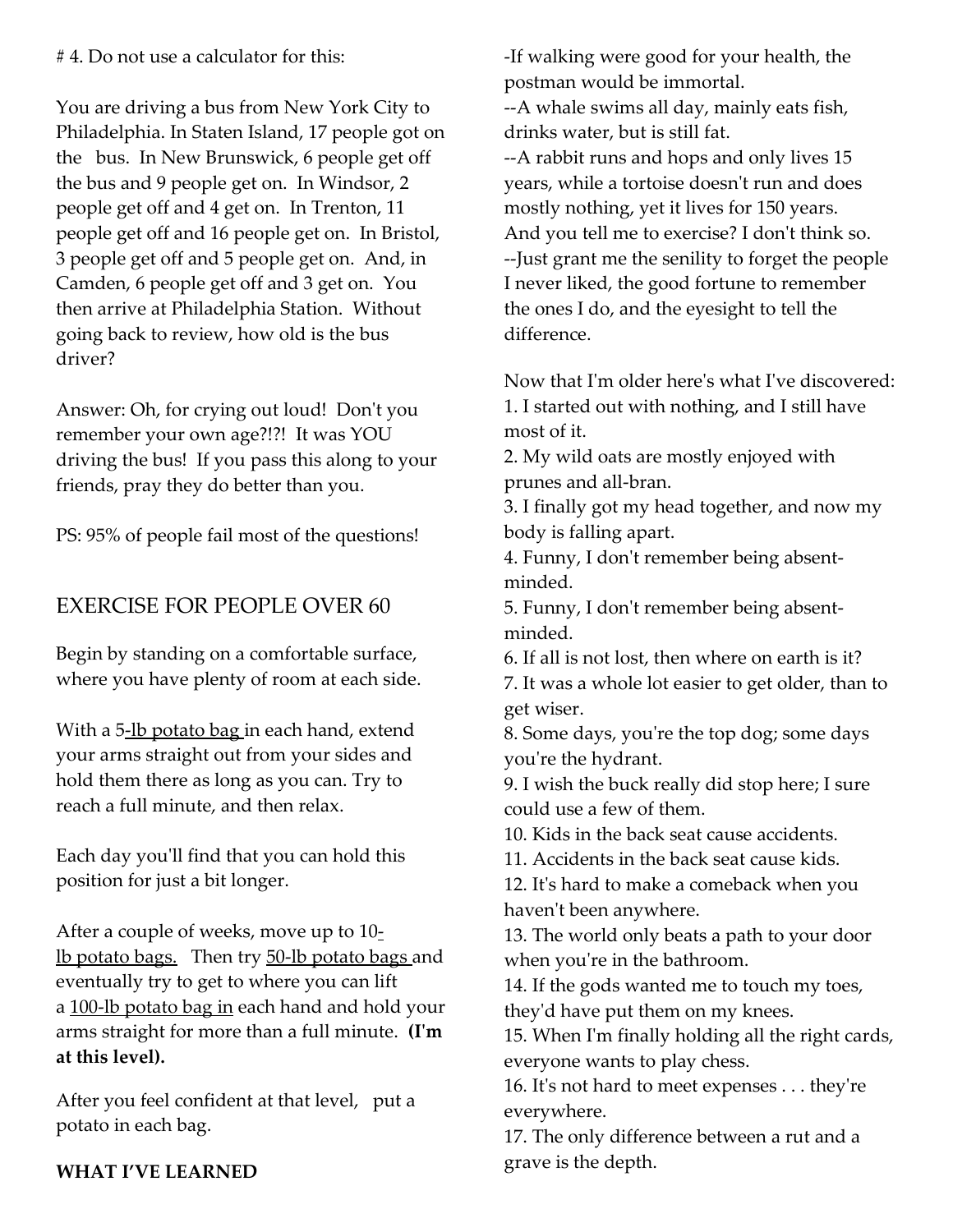18. These days, I spend a lot of time thinking about the hereafter . . . I go somewhere to get something, and then wonder what I'm "here after."

19. Funny, I don't remember being absentminded.

#### Different Medical Approach

A woman went to the doctor's office, where she was seen by a young, new doctor. After about 4 minutes in the examination room, the doctor told her she was pregnant. She burst out, screaming as she ran down the hall.

An older doctor stopped her and asked what the problem was, and she told him her story. After listening, he had her sit down and relax in another room. The older doctor marched down the hallway to the back where the first doctor was and demanded, "What's the matter with you? Mrs. Terry is 59 years old, she has four grown children and seven grandchildren, and you told her she was pregnant?" The new doctor continued to write on his clipboard and without looking up said: "Does she still have the hiccups?"

#### Some Dog Stuff

If your dog is fat, you aren't getting enough exercise. - Unknown Some days you're the dog; some days you're the hydrant. - Unknown Whoever said you can't buy happiness forgot about puppies. - Gene Hill In dog years, I'm dead. - Unknown A dog teaches a boy fidelity, perseverance, and to turn around three times before lying down. - Robert Benchley Ever consider what they must think of us? I mean, here we come back from a grocery store with the most amazing haul -- chicken, pork, half a cow. They must think we're the greatest hunters on earth! - Anne Tyler I wonder if other dogs think poodles are members of a weird religious cult. - Rita Rudner

You enter into a certain amount of madness when you marry a person with pets. - Nora Ephron

Don't accept your dog's admiration as conclusive evidence that you are wonderful.- Ann Landers Women and cats will do as they please, and men and dogs should relax and get used to the idea. - Robert A. Heinlein In order to keep a true perspective of one's importance, everyone should have a dog that will worship him and a cat that will ignore him. - Dereke Bruce, Taipei, Taiwan Of all the things I miss from veterinary practice, puppy breath is one of the most fond memories! - Dr. Tom Cat There is no psychiatrist in the world like a puppy licking your face. - Ben Williams When a man's best friend is his dog, that dog has a problem. - Edward Abbey Cat's motto: No matter what you've done wrong, always try to make it look like the dog did it. - Unknown

Money will buy you a pretty good dog, but it won't buy the wag of his tail. - Unknown A dog is the only thing on earth that loves you more than he loves himself. - Josh Billings Man is a dog's idea of what God should be. - Holbrook Jackson

The average dog is a nicer person than the average person. - Andrew A. Rooney He is your friend, your partner, your defender, your dog. You are his life, his love, his leader. He will be yours, faithful and true, to the last beat of his heart. You owe it to him to be worthy of such devotion. - Unknown I've seen a look in dogs' eyes, a quickly vanishing look of amazed contempt, and I am convinced that basically dogs think humans are nuts. - John Steinbeck

#### Senior Logic

I don't trip over things, I do random gravity checks.

I don't need anger management. I need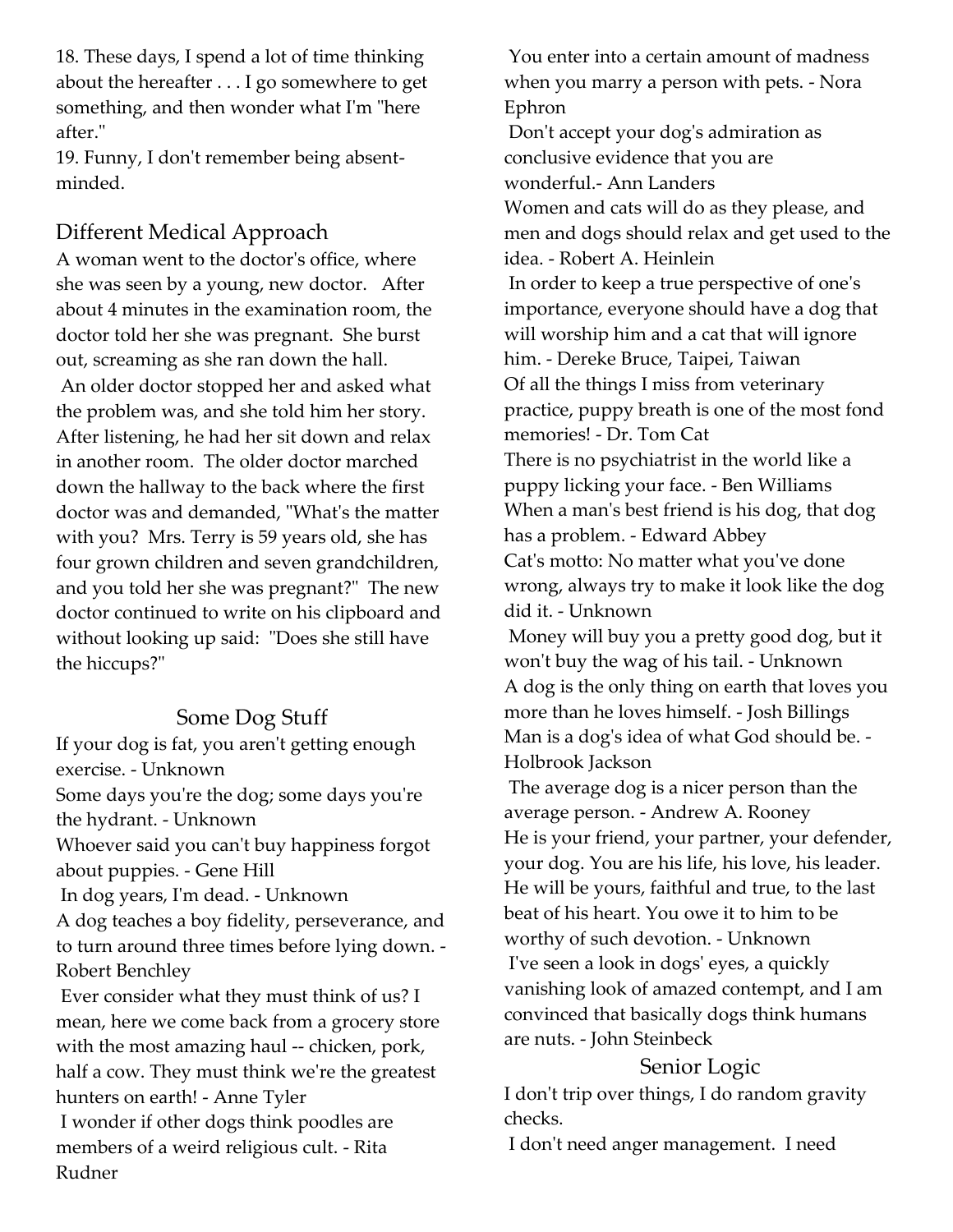people to stop ticking me off. Old age is coming at a really bad time.

When I was a child I thought Nap Time was a punishment ... now, as a grown up, it just feels like a small vacation.

The biggest lie I tell myself is ... "I don't need to write that down, I'll remember it." Lord grant me the strength to accept the things I cannot change, the courage to change things I can and the friends to post my bail when I finally snap.

I don't have gray hair. I have "wisdom highlights". I'm just very wise. My people skills are just fine. It's my tolerance to idiots that needs work.

If God wanted me to touch my toes, he would've put them on my knees. The kids text me "plz" which is shorter than please. I text back "no" which is shorter than "yes".

I'm going to retire and live off of my savings. Not sure what I'll do the second week.

Why do I have to press one for English when you're just gonna transfer me to someone I can't understand anyway?

Of course I talk to myself, sometimes I need expert advice.

Oops! Did I roll my eyes out loud?

At my age "Getting lucky" means walking into a room and remembering what I actually came in there for.

Wouldn't it be great if we could put ourselves in the dryer for ten minutes; come out wrinklefree and three sizes smaller?

Last year I joined a support group for procrastinators. We haven't met yet.

#### Senior Thoughts

A bookseller conducting a market survey asked a woman – "Which book has helped you most in your life?" The woman replied – "My husband's check book!!" Someone asked an old man: "Even after 70 years, you still call your wife – Darling, Honey, and Luv. What's the secret? Old man: I forgot her name and I'm scared to ask her.

Wife: I wish I was a newspaper. So I'd be in your hands all day. Husband: I too wish that you were a newspaper. So I could have a new one every day!

Husband to wife – Today is a fine day. Next day he says: Today is a fine day. Again next day, he says same thing – Today is a fine day. Finally after a week, the wife can't take it and asks her husband – since last week, you have been saying "Today is a fine day'. I am fed up. What's the matter?

Husband: Last week when we had an argument, you said, "I will leave you one fine day." I was just trying to remind you……"

#### **NOW THIS IS MY KIND OF GAL!**

**Just because someone doesn't love you the way you want them to, doesn't mean they don't love you with all they have.** 

**Ralph and Edna were both patients in a mental hospital. One day, while they were walking past the hospital swimming pool, Ralph suddenly jumped into the deep end. He sank to the bottom of the pool and stayed there.**

**Edna promptly jumped in to save him. She swam to the bottom and pulled him out. Edna then took Ralph back to their room.**